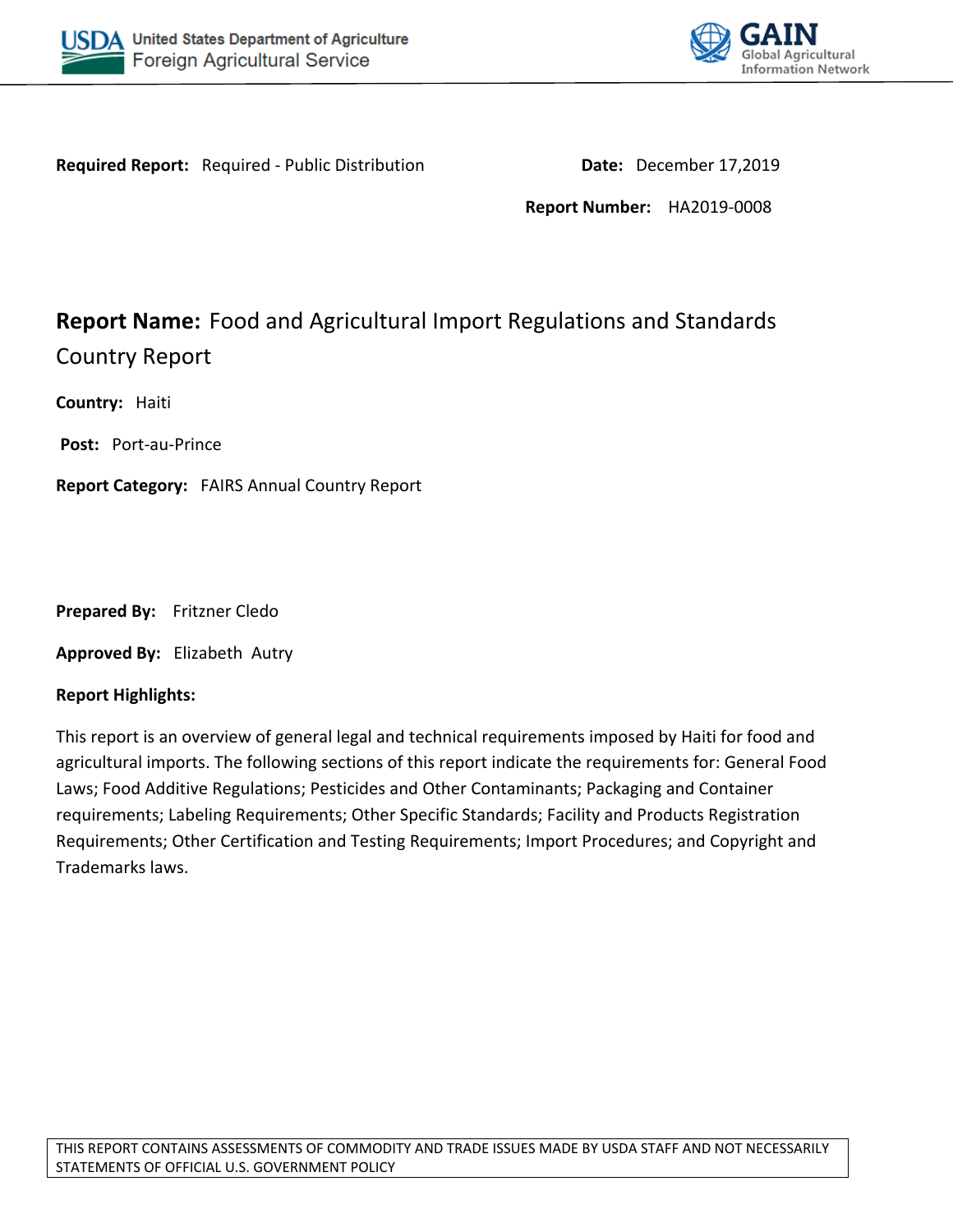# Contents

| Appendix II: Partial list of banned, controlled and restricted products to import 17 |
|--------------------------------------------------------------------------------------|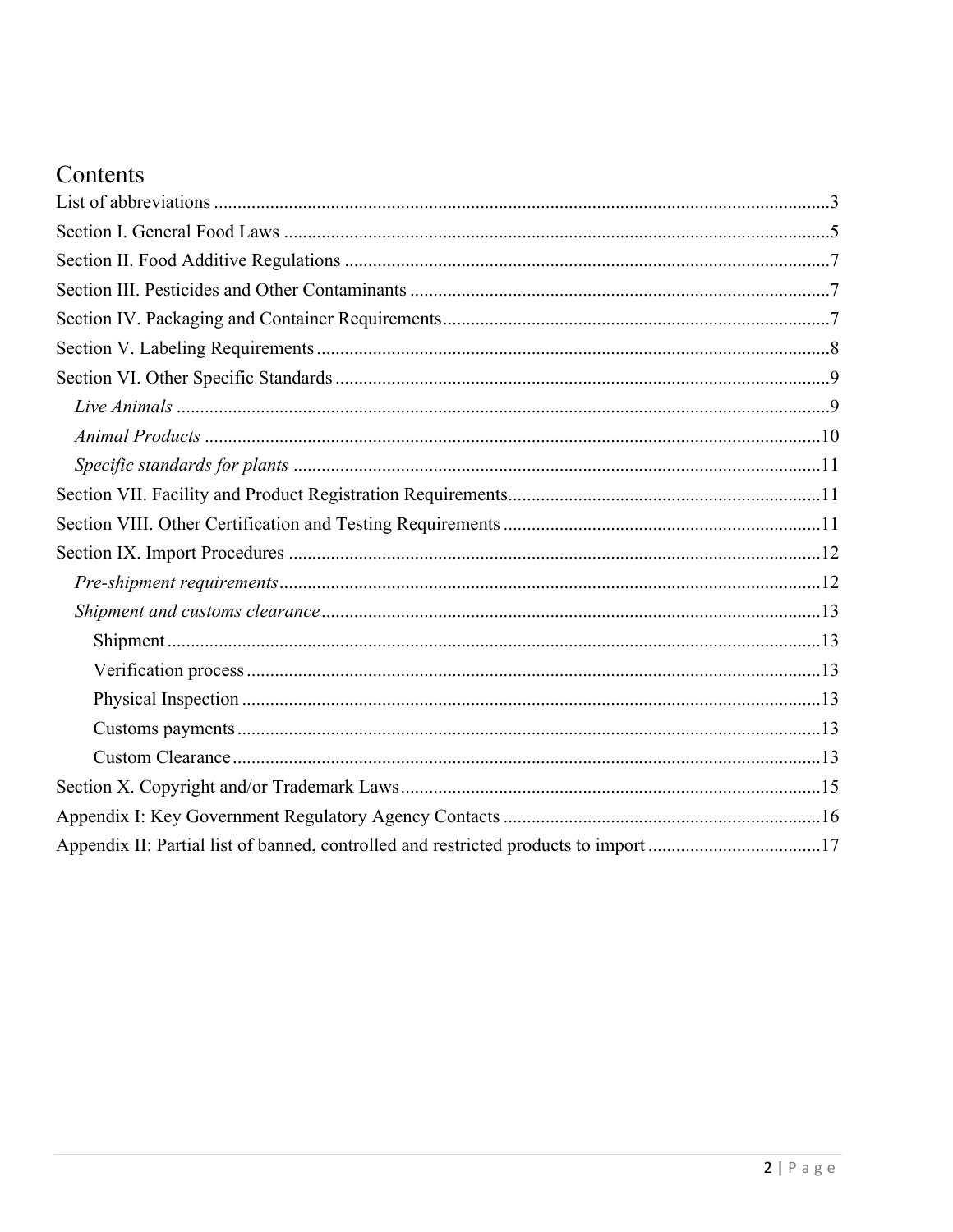#### <span id="page-2-0"></span>**List of abbreviations**

- APN National Port Authority ASTM – American Society for Testing and Materials AV – Certificate of Verification
- 
- BHN Haiti's Bureau of Standards
- BNC Credit National Bank
- BRH Haiti Central Bank
- CARICOM Caribbean Community
- CFI Center of Facilitation of Investments
- CIF Cost, Insurance and Freight
- COPANT Pan-American Standards Commission
- CROSQ CARICOM Region Organization for Standards and Quality
- DCQPC Department of Quality Control and Consumer Protection
- DGI Income Tax Office
- DGPSA Department of Production and Food Safety
- DPI Declaration Prior to the Import
- DQCSPAP Office of Quarantine and Control of Fishing and Agricultural Products
- DR Dominican Republic
- FOB Free on Board
- ID Identity Document
- INDOCAL Dominican Institute for Quality
- MARNDR Ministry of Agriculture, Natural Resources and Rural Development
- MCI Ministry of Trade and Industry
- MDE Ministry of Environment
- MSPP Ministry of Public Health and Population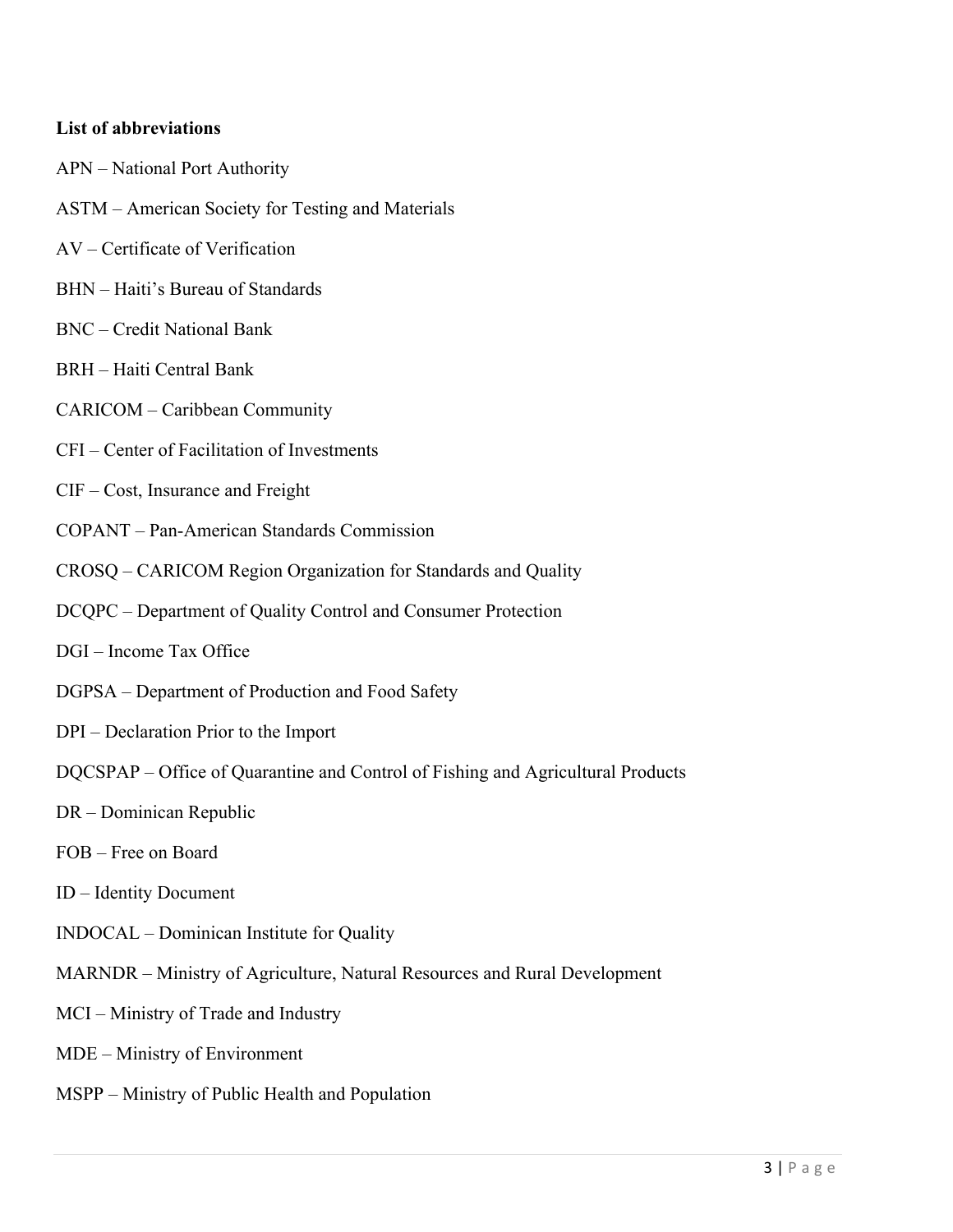- RNF Standards Network and Francophonie
- SGS Governments and Institutions Services
- SIM Inter-American Metrology System
- USDA US Department of Agriculture
- WIPO World Intellectual Property Organization
- WTO World Trade Organization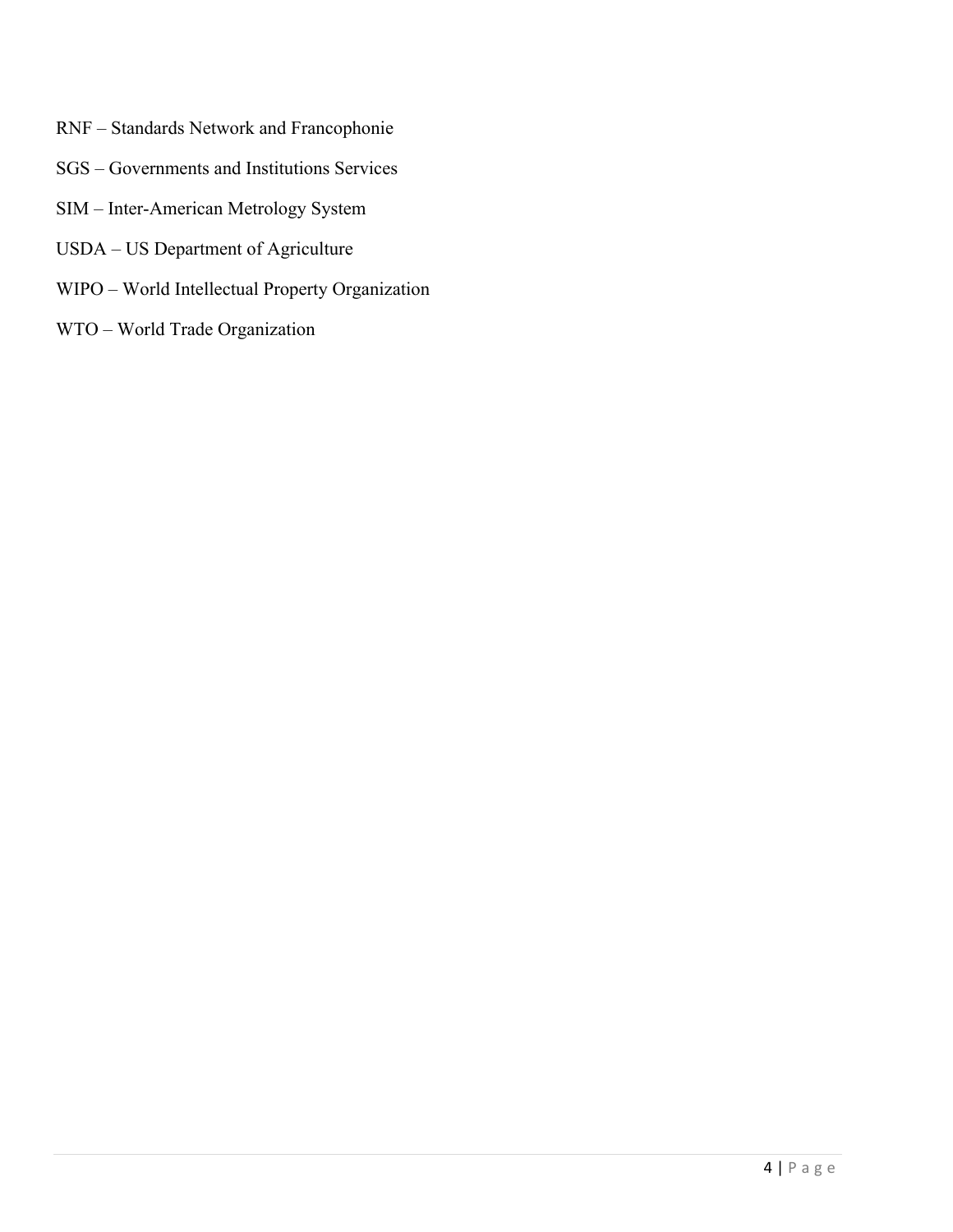#### <span id="page-4-0"></span>**Section I. General Food Laws**

The majority of Haiti's food and trade legislation have been in place for many years. The major laws and other documents that set the requirements for food and agricultural products in Haiti are listed below:

- 1) Haitian customs code of 2015
- 2) Haitian rural code 1962
	- Law No 10, related to agricultural industry and animal husbandry
	- Law No 12, related to the trade of foodstuffs, transport and storage of plant and animal byproducts.
- 3) Haiti's Amended Constitution of 1987
	- Article 251 related to the import of foodstuffs and byproducts
- 4) Presidential decrees
	- Presidential decree of October 15, 1950, related to the import of animals
	- Presidential decree of November 12, 1987, related to the regulation of the import of plants, animals and their byproducts.

#### 5) Laws

- Law of August 27, 1934, related to plant and animal health protection
- Law of August 16, 1950, prohibiting the import of pork without authorization
- Law of August 26, 1963, prohibiting the import of plants or seeds without authorization of the Ministry of Agriculture, Natural Resources and Rural Development (MARNDR)
- Law of June 27, 1951, related to the export of plants and bulb of sisal

6) Public notes

- Decree of July 24, 1937, related to the import of coffee, cacao, and other high crop plants
- Public statement of March 20, 1984, regulating the import of pork into Haiti
- Public statement of MARNDR and the Minister of Trade and Industry (MCI) of April 1986, related to plant and animal health protection
- Public statement of March 16, 1995, related to the import of carnivorous animals and poultry
- Memo of January 22, 1987, related to plant and animal quarantine

Haiti has signed several international agreements, which reinforce its food and trade policies. As a member of the World Trade Organization (WTO) since 1996, Haiti continues to adjust its legislation and regulation to the legal framework of the WTO. The government of Haiti refers meanwhile to the topics covered by the WTO Agreements to fill in the gaps in its trade policy. Haiti is also a member of Codex Alimentarius Commission, which advocated for the establishment of Codex Alimentarius committees in member states. The Government of Haiti has never established this committee. However, Haiti's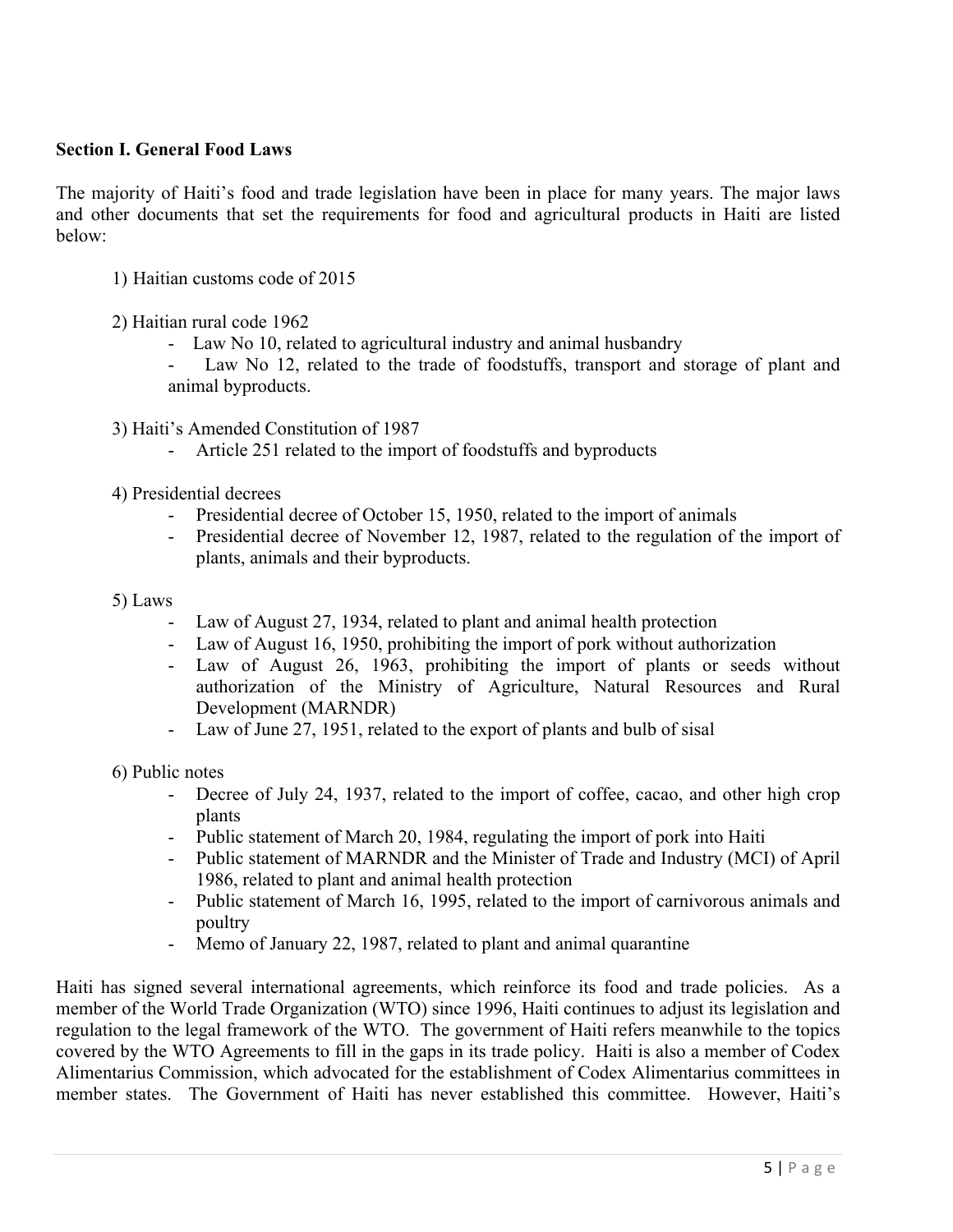Bureau of Standards (BHN in French) was created in December 2012 to organize and manage activities related to standardization, certification, industrial metrology, promotion of quality, and provision of technical support to companies. Through this bureau, Haiti implements agreements signed with the [CARICOM Regional Organization for Standards and Quality \(CROSQ\),](https://www.crosq.org/index.php/haiti) Panamerican Standards Commission (COPANT in Spanish), Standards Network and Francophonie (Réseau Normalisations et Francophonie (RNF) in French), [Inter-American Metrology System](http://www.sim-metrologia.org.br/) (SIM in French), American Society for Testing and Materials (ASTM), and Dominican Institute for Quality (INDOCAL in Spanish).

In addition, a November 1987 Presidential decree established the Department of Production and Food Safety (DGPSA in French) within the Ministry of Agriculture, Natural Resources and Rural Development (MARNDR). DGPSA oversees the Office of Animal Quarantine and Control of Fishing and Agricultural Products (DQCSPAP in French). While many products have access to the Haitian market, others are banned or restricted. In addition, some products are banned or restricted from all sources, while other bans or restrictions only apply to products from the Dominican Republic (DR). The list of affected products is provided in Appendix II.

#### *Laws for quarantine office (French version)*

[http://haiticommerce.gouv.ht/Download\\_Document/149.%20MARNDR%20-](http://haiticommerce.gouv.ht/Download_Document/149.%20MARNDR%20-%20Arr%C3%AAt%C3%A9%20du%203%20D%C3%A9cembre%201919,%20R%C3%A8glements%20du%20Service%20de%20Quarantaine.pdf) [%20Arrêté%20du%203%20Décembre%201919,%20Règlements%20du%20Service%20de%20Quarant](http://haiticommerce.gouv.ht/Download_Document/149.%20MARNDR%20-%20Arr%C3%AAt%C3%A9%20du%203%20D%C3%A9cembre%201919,%20R%C3%A8glements%20du%20Service%20de%20Quarantaine.pdf) [aine.pdf](http://haiticommerce.gouv.ht/Download_Document/149.%20MARNDR%20-%20Arr%C3%AAt%C3%A9%20du%203%20D%C3%A9cembre%201919,%20R%C3%A8glements%20du%20Service%20de%20Quarantaine.pdf)

#### <span id="page-5-0"></span>**Section II. Food Additive Regulations**

Haiti does not have any domestic regulations related to food additives. However, the Ministry of Public Health and Population (MSPP in French), the Ministry of Trade and Industry (MCI), and MARNDR control imports of additives for use in foodstuffs based on international recommendations, including the recommendations of [Codex Alimentarius Commission report \(French version\)](http://www.fao.org/docrep/pdf/010/a1350f/a1350f00.pdf) and the [Proposal for](http://cwm.unitar.org/national-profiles/publications/cw/np/np_pdf/Haiti_National_Profile_2008.pdf)  [management of chemical products and waste \(French version\).](http://cwm.unitar.org/national-profiles/publications/cw/np/np_pdf/Haiti_National_Profile_2008.pdf) Since July 2015, Haiti has banned wheat flour from the DR due to the presence of potassium bromate and azodicarbonamide in amounts exceeding the recommended levels.

#### <span id="page-5-1"></span>**Section III. Pesticides and Other Contaminants**

Legislation and regulations pertaining to pesticides and other contaminants have been pending in the Haitian Parliament since 2017. Meanwhile, MARNDR, MSPP, MCI, and the Ministry of Environment (MDE) control the imports of pesticides and other contaminants. An import permit is required for any entities involved in pesticide trade. The recommendations state that containers should be hermetically sealed, and resistant to choking and humidity. It is prohibited to store and transport pesticides and other contaminants in multiple-use vehicles, which transport foods, beverages and medicines. Additionally, organochloride pesticides are banned from import unless a special authorization is attained. The disposal of pesticide residues is not controlled by any regulations.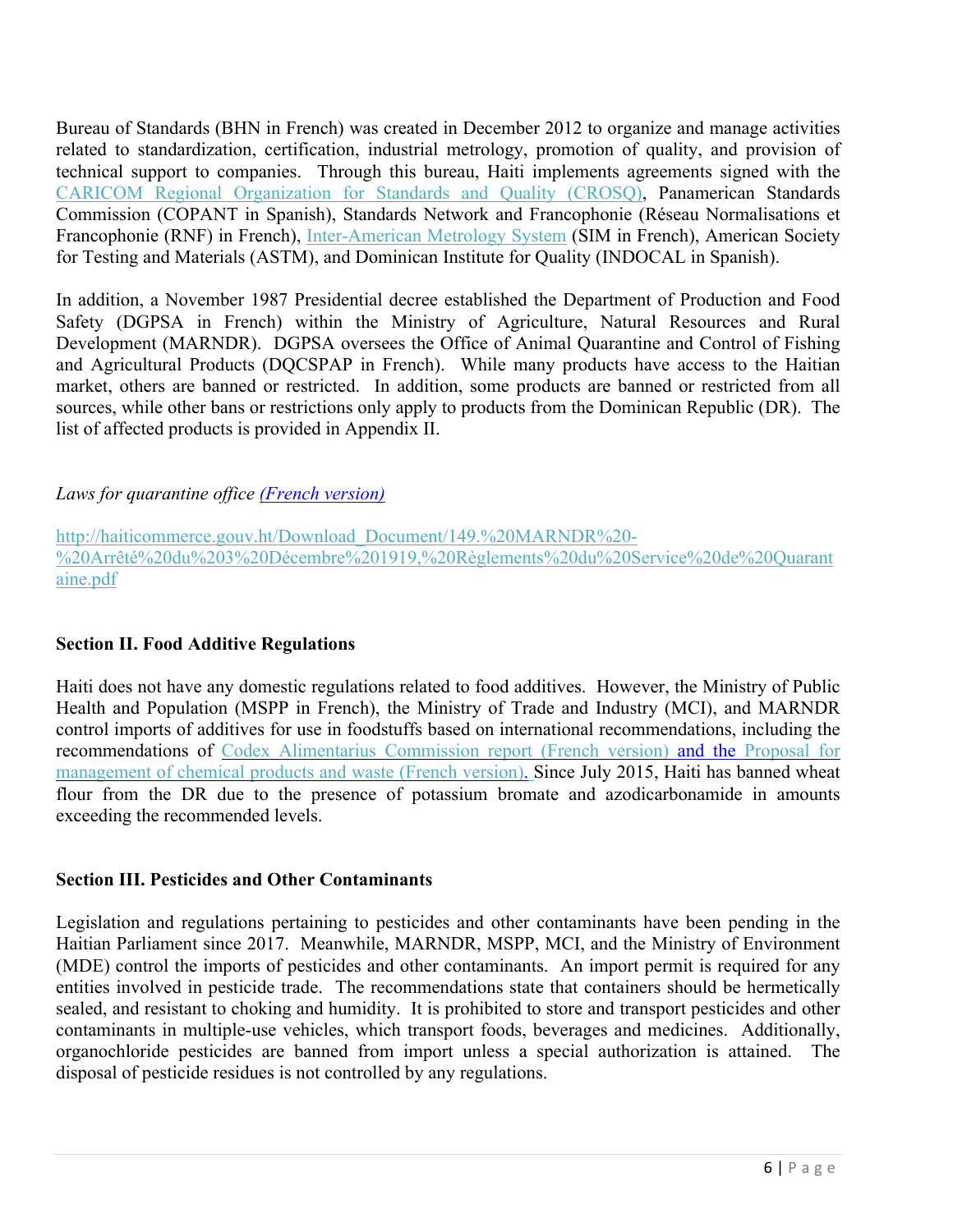## *Pest and pesticide management plan by MARNDR (French version)*

[https://agriculture.gouv.ht/view/01/IMG/pdf/Plan\\_de\\_Gestion\\_des\\_Pestes\\_et\\_Pesticides.pdf](https://agriculture.gouv.ht/view/01/IMG/pdf/Plan_de_Gestion_des_Pestes_et_Pesticides.pdf)

#### <span id="page-6-0"></span>**Section IV. Packaging and Container Requirements**

Requirements for foodstuff packaging and containers are regulated by Haitian standards. In October 2012, the Government of Haiti banned polymers of styrene (polystyrene and expanded polystyrene), polyethylene plastic containers with a density equal to or over 0.94, and polyethylene with density below 0.94.

Hygienic standards for buildings, people and materials that come into contact with foodstuffs are listed in the 2013 general standards of quarantine. This document specifies the chemical products to avoid when handling foodstuffs. The Government of Haiti recommends cleaning and sterilizing all tools after each operation.

For animal products, the exporting country's sanitary certificate must indicate that the product was prepared and packaged by certified enterprises. Imported plants, flowers, fresh vegetables, and roots must be free of soil.

#### *General Standards of quarantine*

[https://agriculturequarantaine.gouv.ht/css/Document/Reglement\\_general.pdf](https://agriculturequarantaine.gouv.ht/css/Document/Reglement_general.pdf)

#### <span id="page-6-1"></span>**Section V. Labeling Requirements**

The MCI's Department of Quality Control and Consumer Protection (DCQPC in French) establishes labeling requirements in Haiti. Current requirements include:

- **Product name**
- $\blacksquare$  Composition (list of ingredients)
- Net weight or quantity
- Manufacturer's and importer's name and address
- Manufacturing and expiration dates
- Instructions for use and storage of the product
- Country of origin
- Batch identification number
- Product condition (e.g., frozen food)

Haiti has two official languages: French and Creole. However, with the proximity of the United States and Latin America, labels in English or Spanish are widespread in Haiti. Currently, there are no language requirements for product labels in Haiti.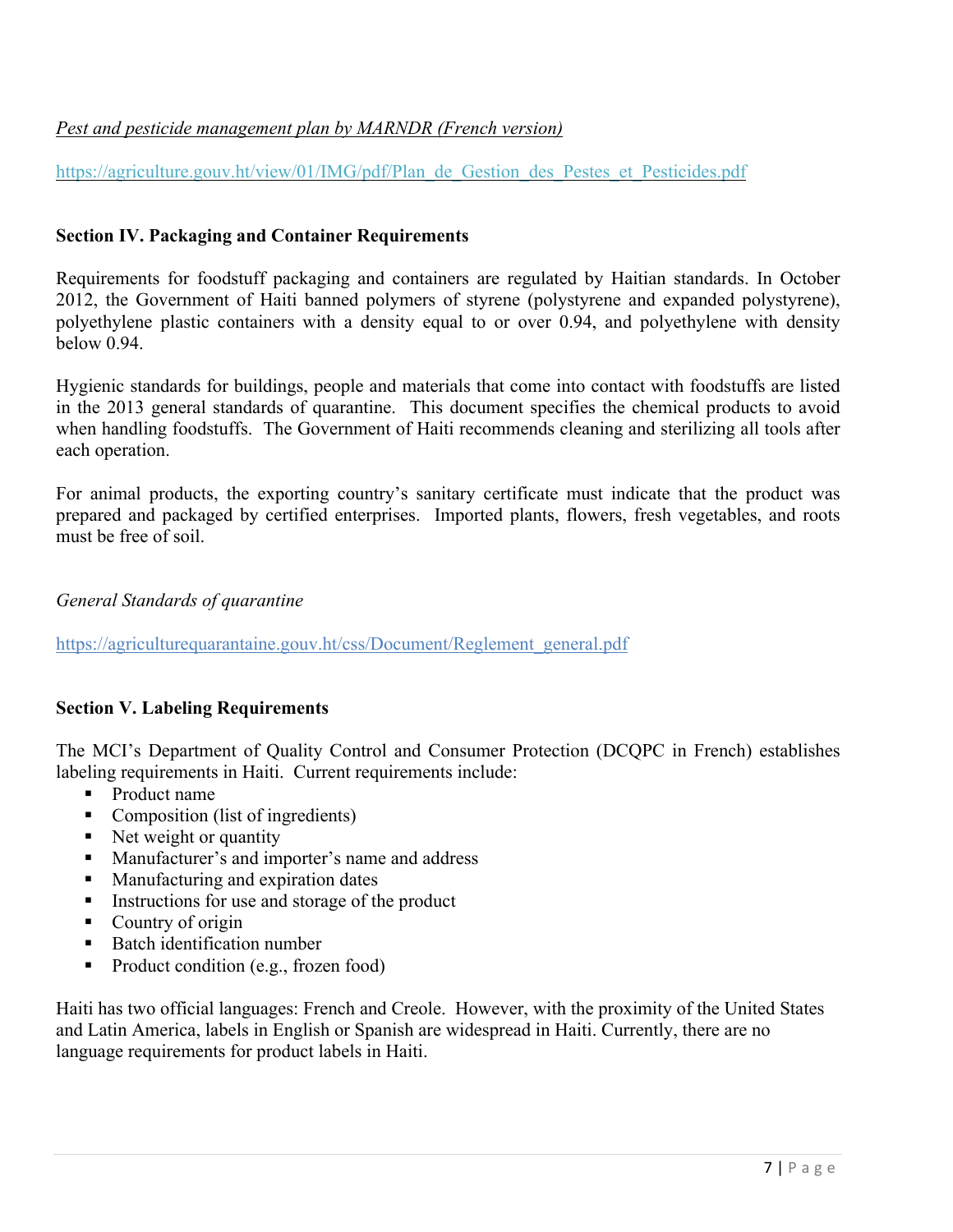Legislation to protect consumers, which includes additional labeling requirements, is also pending in the Haitian Parliament. The proposed legislation is available (in French) here: [http://www.sgcm.gouv.ht/wp-content/uploads/2017/03/PROJET-DE-LOI-RELATIVE-A-LA-](http://www.sgcm.gouv.ht/wp-content/uploads/2017/03/PROJET-DE-LOI-RELATIVE-A-LA-PROTECTION-DU-CONSOMMATEUR.pdf)[PROTECTION-DU-CONSOMMATEUR.pdf.](http://www.sgcm.gouv.ht/wp-content/uploads/2017/03/PROJET-DE-LOI-RELATIVE-A-LA-PROTECTION-DU-CONSOMMATEUR.pdf)

#### <span id="page-7-0"></span>**Section VI. Other Specific Standards**

Food trade is regulated by several entities of the Government of Haiti. Importers should comply with the requirements of MCI, MARNDR, and in specific cases with MDE and MSPP.

Plant and plant products, animals and animal products require an import authorization before arriving in Haiti. This category includes live animals and birds (except domestic animals, which require zoo sanitary certificate and inoculation certificate), fresh and frozen meat, eggs, semen and embryos, plants and plant products, seedlings, seeds, fruits, vegetables, and ornamental plants from unaffected areas.

Imports of live animals, plants, and their products are controlled by MARNDR through DQCSPAP. This office issues the required import authorization for live animals, plants, and their products upon receiving the specific information listed below.

#### <span id="page-7-1"></span>*Live Animals*

For live animals, a request for the import authorization should be submitted to DQCSPAP 25 days before the expected loading date and must include the following information:

- Importer's name, address and fiscal ID
- Name and address of destination farm in Haiti
- Name and address of farm owner in Haiti (may be different from farm address)
- Import purpose
- **Information about imported animals, including country of origin**
- Tag numbers of imported animals
- Boarding port name and boarding date
- Zoo sanitary certificate signed by certified veterinary of the exporting country that includes information related to the examination process and indicates the health condition of the animals

Please note that a fee is required for the process. Once the import is approved a copy of the import authorization should be given to any person - captain, pilot or driver - in charge of transporting the animals.

Bans and disease-specific restrictions are listed in Appendix II.

#### <span id="page-7-2"></span>*Animal Products*

Animal products require a sanitary certificate from the competent authority of the exporting country. This sanitary certificate must include the following information:

- **Product name**
- Country of origin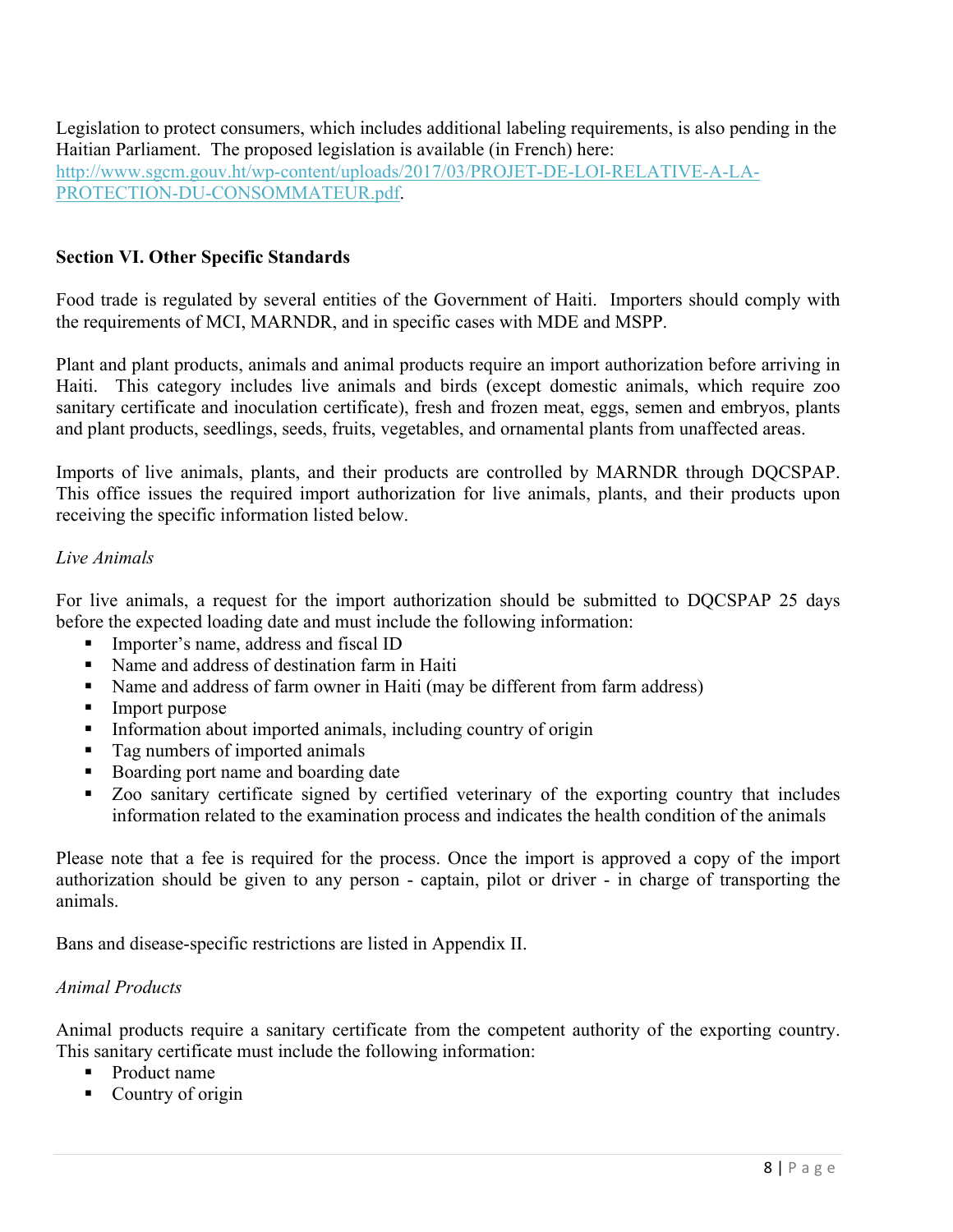- Exporter's name and address
- Permit number (required only for frozen and fresh meat, eggs, and eggs products)
- Competent authority (e.g., USDA Food Safety and Inspection Service)
- Certifying institution name
- Importer's country
- Port of departure
- Transport type
- **Transport and storage condition**
- Port of arrival
- Net weight, or volume
- **Manufacturing and expiry date**
- Container type
- Zoo sanitary certificate signed by certified veterinary of the exporting country that includes information related to the examination process and indicates the health condition of the animals and sanitary conditions of the animal products

Bans and disease-specific restrictions are listed in Appendix II.

#### <span id="page-8-0"></span>*Specific standards for plants*

For plants and plant products, an import authorization is required. The request should be submitted to DQCSPAP 25 days before the expected loading date and must include the following information:

- Importer's name and fiscal ID
- Importer's address
- Exporter's name and address

In addition, a phytosanitary certificate is required for plant products from the competent authority of the exporting country. Please note that plant products in cans are exempt from import authorization and phytosanitary certificate requirements.

In addition, plants, flowers, fresh vegetables and roots must be free of any soil. Exporters of seeds must be certified. Bans and restrictions are listed in Appendix II.

Please note that a fee is required for the process. Once the import is authorized a copy of the authorization should be given to any person - captain, pilot or driver - in charge of transporting the plants.

#### <span id="page-8-1"></span>**Section VII. Facility and Product Registration Requirements**

Haiti's legislation does not require a product to be registered before import, except for medical products.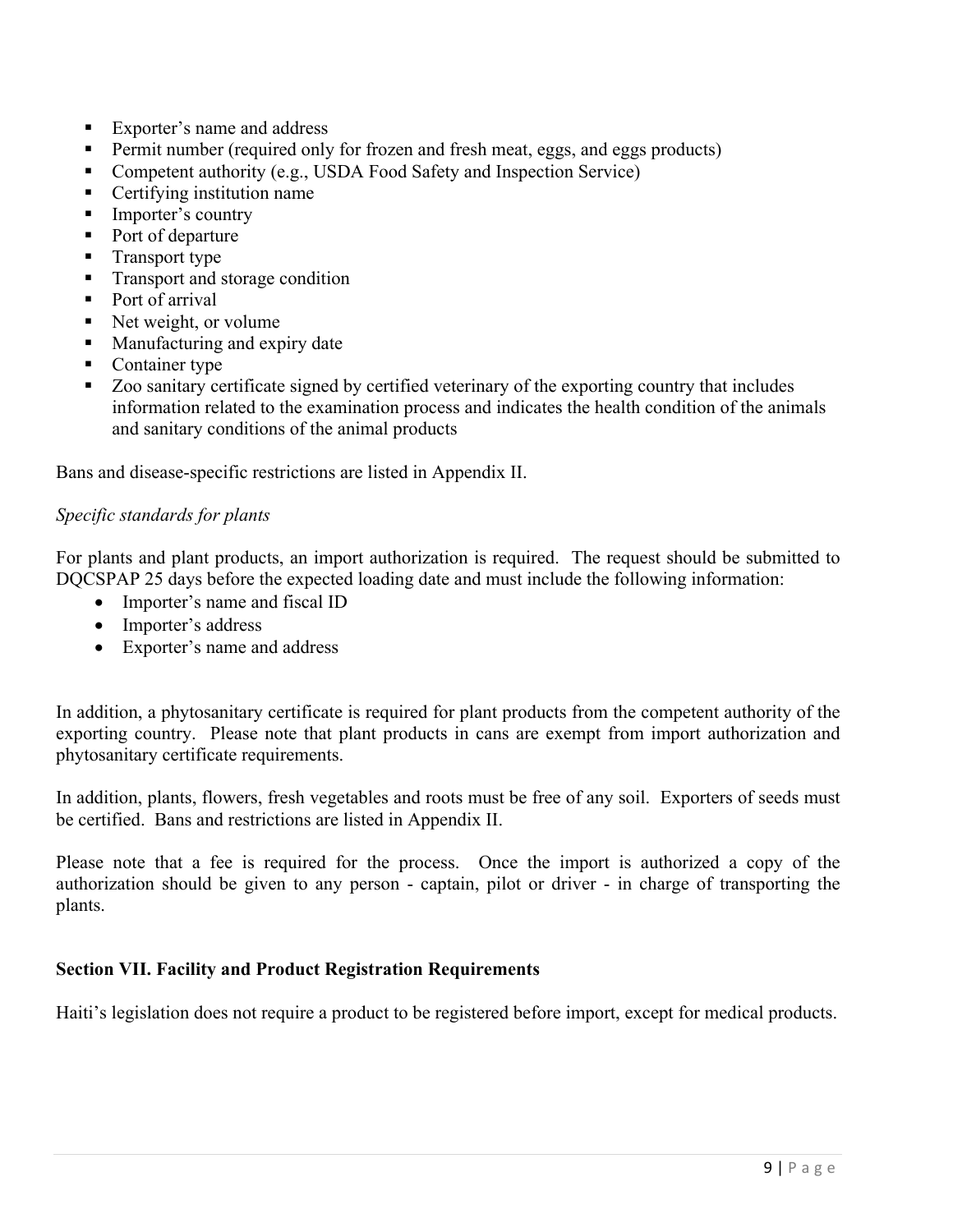## <span id="page-9-0"></span>**Section VIII. Other Certification and Testing Requirements**

All required certifications and testing requirements are covered in the quarantine measures and import requirements.

#### <span id="page-9-1"></span>**Section IX. Import Procedures**

Import procedures are normally completed in ten steps gathered into two phases (Pre-shipment and Shipment/Custom clearance).

#### <span id="page-9-2"></span>*Pre-shipment requirements*

The pre-shipment requirements depend on the free on board (FOB) value of the goods. If the FOB value is below \$3,000, the importer must submit the commercial invoice or quote, bill of lading, and transport type, plus the freight fee for customs clearance. However, if the FOB value is over \$3,000, additional documents are required, including a Declaration Prior to the Import (DPI) and a Certificate of Verification (AV in French). Please note that a full container is valued over \$3,000.

To obtain the DPI, importers must submit the following to Governments and Institutions Services (SGS in French): tax clearance certificate, commercial invoice or quote for enterprises, residence permit for foreigners, and fiscal ID for Haitian citizens. SGS is commissioned by the Government of Haiti to verify the accuracy of the trade information and inspect the goods onsite. It is recommended to submit the DPI request to SGS five days before shipment.

For food trade, it is recommended that importers verify the status of the products, whether they are banned, controlled, or have free entry (see Appendix II).

Additional documents may include:

- Zoo sanitary or Phytosanitary certificate
- Inoculation certificate
- **Laboratory test certificate**
- Fumigation treatment certificate

For veterinary medicine

- **Officially Approved Laboratory test certificate**
- **Manufacturer, type of medicine, net quantity**
- $\blacksquare$  Usage
- Storage method and expired date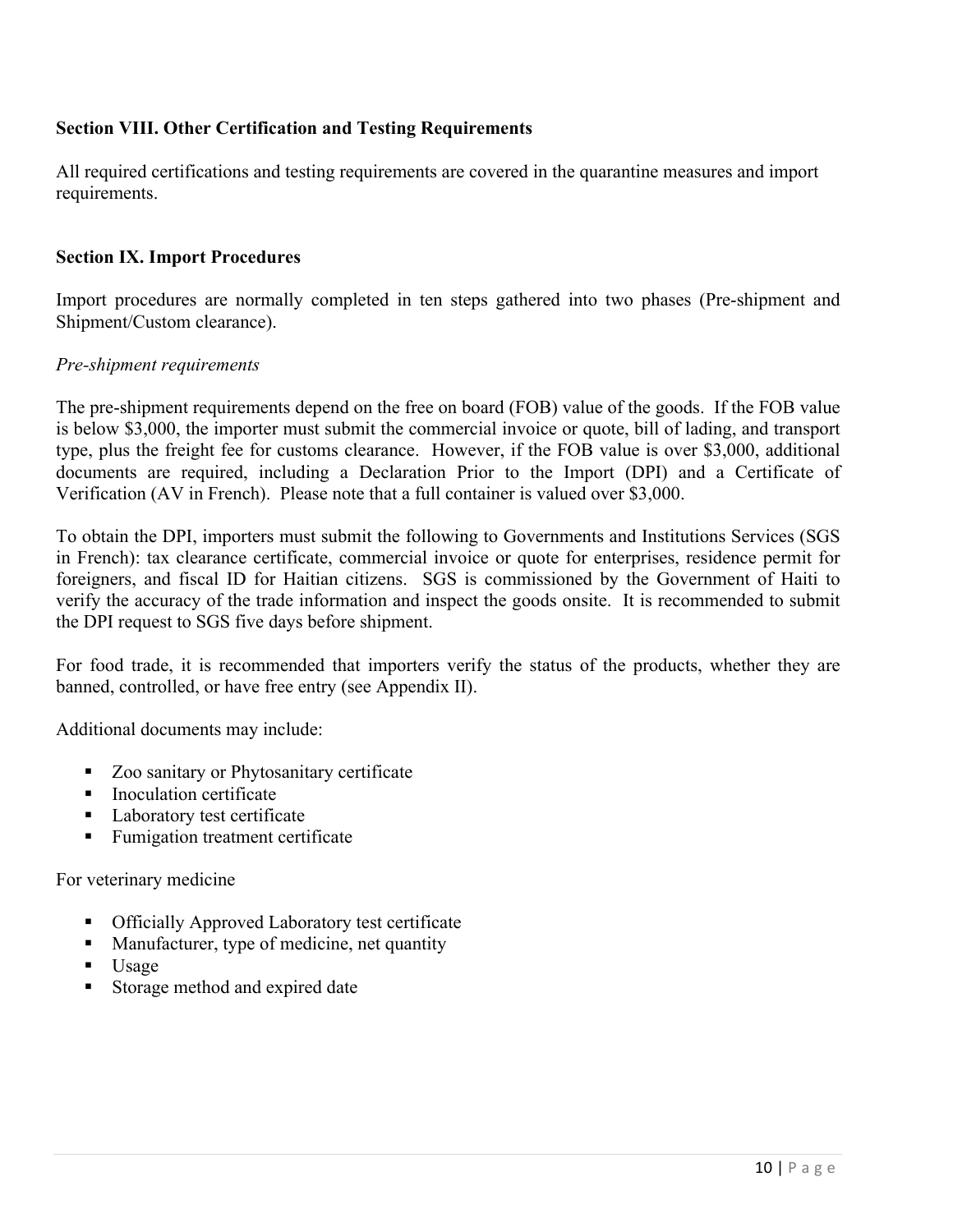#### <span id="page-10-0"></span>*Shipment and customs clearance*

#### <span id="page-10-1"></span>Shipment

Depending on the product, Haitian legislation requires that the manifest provide additional information, such as transport temperature, net weight or quantity and packaging type.

#### <span id="page-10-2"></span>Verification process

At the arrival port, SGS reviews the documentation to ensure that all requirements are met and if physical inspection is required. In addition, SGS confirms the customs classification and submits the customs value of the imported goods.

#### <span id="page-10-3"></span>Physical Inspection

A physical inspection may be conducted by an inspector of the DQCSPAP to verify the documents and control the status of imported goods. For live animals, the inspector may recommend fifteen days in quarantine before release of the animal. If the inspection reveals anything abnormal, the goods may be confiscated or returned to the exporting country.

#### <span id="page-10-4"></span>Customs payments

Customs duties and taxes are required for goods clearance. The cost, insurance and freight (CIF) value of imported goods is used as a basis for the calculation of the import customs duties and taxes. Taxes include the verification fee (5 percent of CIF), value-added tax (10 percent of transaction value), Contribution to Territorial Collectivities Funds (2 percent of CIF, applicable for some food products), and Special Duty (1 percent of CIF). The payment of customs duties and taxes is collected by Credit National Bank (BNC in French), which is commissioned by Haiti Central Bank (BRH in French).

#### <span id="page-10-5"></span>Custom Clearance

The Customs office requires all importers fill out the customs declaration and submit the following documents for customs clearance:

- Declaration Prior to Import (DPI)
- Original of Certificate of Verification (AV)
- **Customs declaration**
- Bill of lading
- $\blacksquare$  Freight cost certificate
- $\blacksquare$  List of products
- Commercial invoice
- Import permit, if required
- Zoo sanitary or phytosanitary certificate, if required
- Certificate of origin
- Laboratory certificate, if required
- Certificate of weight and quality, if required
- Insurance certificate, if required
- Fumigation treatment certificate, if required
- Certificate of freeze, if required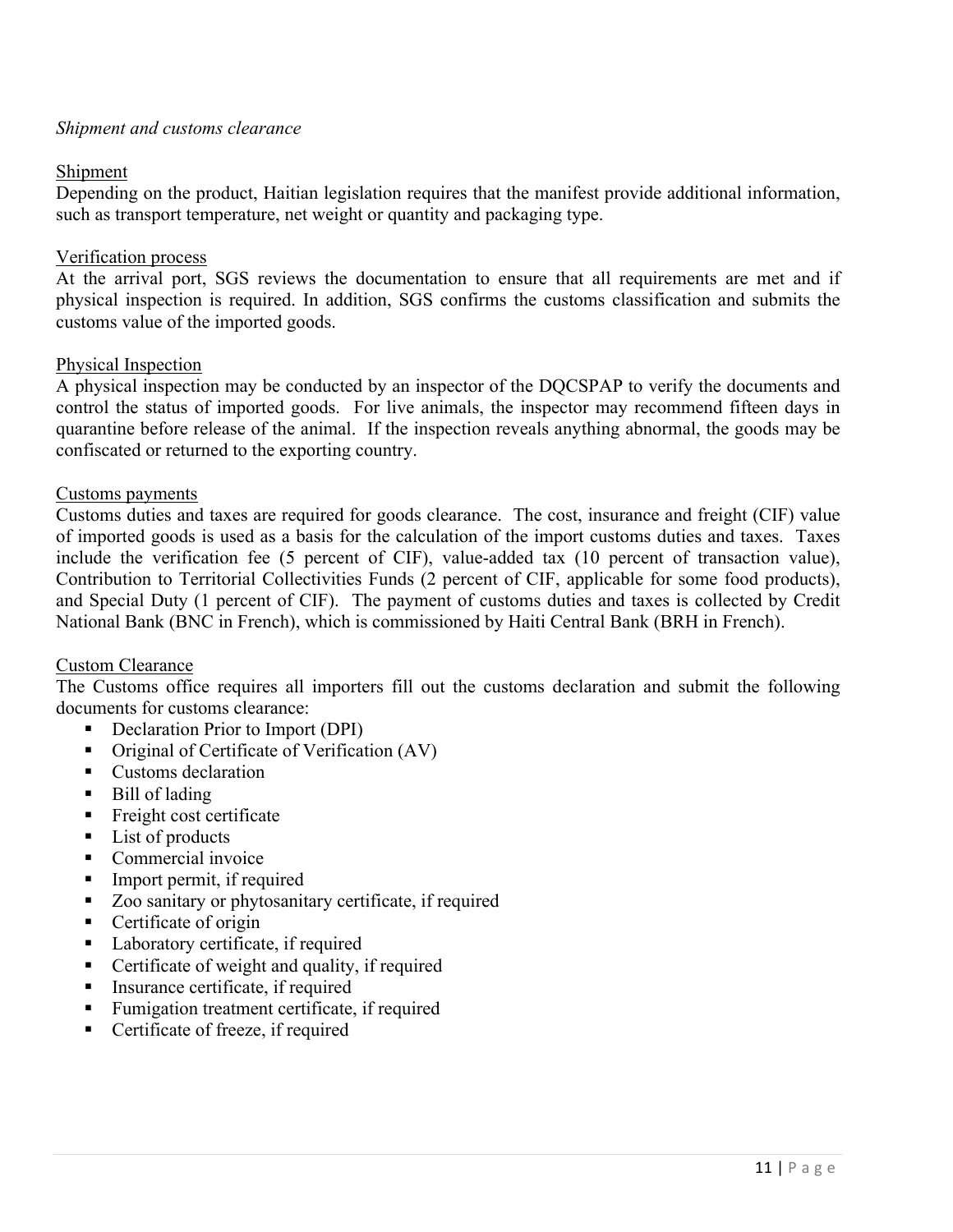## *Import procedures (French version)*

[http://haiticommerce.gouv.ht/Pl/Home/ProceduresImportation.aspx#Exigences-Sp%C3%A9cifiques](http://haiticommerce.gouv.ht/Pl/Home/ProceduresImportation.aspx#Exigences-Sp%C3%A9cifiques-aux-Produits)[aux-Produits](http://haiticommerce.gouv.ht/Pl/Home/ProceduresImportation.aspx#Exigences-Sp%C3%A9cifiques-aux-Produits)

*Sample of SGS import request form (French version)*

[http://haiticommerce.gouv.ht/Download\\_Document/01.%20Declaration%20prealable%20a%20l'importa](http://haiticommerce.gouv.ht/Download_Document/01.%20Declaration%20prealable%20a%20l) [tion.pdf](http://haiticommerce.gouv.ht/Download_Document/01.%20Declaration%20prealable%20a%20l)

*Sample of import permit form from quarantine office (French version)*

[http://haiticommerce.gouv.ht/Download\\_Document/0.09%20Permis%20d'importation%20-](http://haiticommerce.gouv.ht/Download_Document/0.09%20Permis%20d) [%20Materiel%20Vegetal.pdf](http://haiticommerce.gouv.ht/Download_Document/0.09%20Permis%20d)

*Sample of SGS verification request form (French version)*

[http://haiticommerce.gouv.ht/Download\\_Document/02.%20Attestation%20de%20Verification.pdf](http://haiticommerce.gouv.ht/Download_Document/02.%20Attestation%20de%20Verification.pdf)

#### <span id="page-11-0"></span>**Section X. Copyright and/or Trademark Laws**

As a signatory to the World Intellectual Property Organization (WIPO), Haiti continues to adjust its legislation to the legal framework of WIPO. The law of July 22, 1954 sets out provisions for legal protection of trademarks and service marks. The application process begins with a letter request addressed to Legal Service Affairs of MCI, including the following information:

- Applicant's name and address
- Fiscal ID number
- **Printed version of Trademark to be registered**
- Branch of activity
- **Telephone number and e-mail**
- Original of the request and two copies
- **•** Deposit by wire transfer of 152 gourdes to MCI, or address a request to make a direct deposit of 152 gourdes to the Tax Office (DGI)

If the trademark is approved, its protection is granted for ten years by MCI and can be renewed.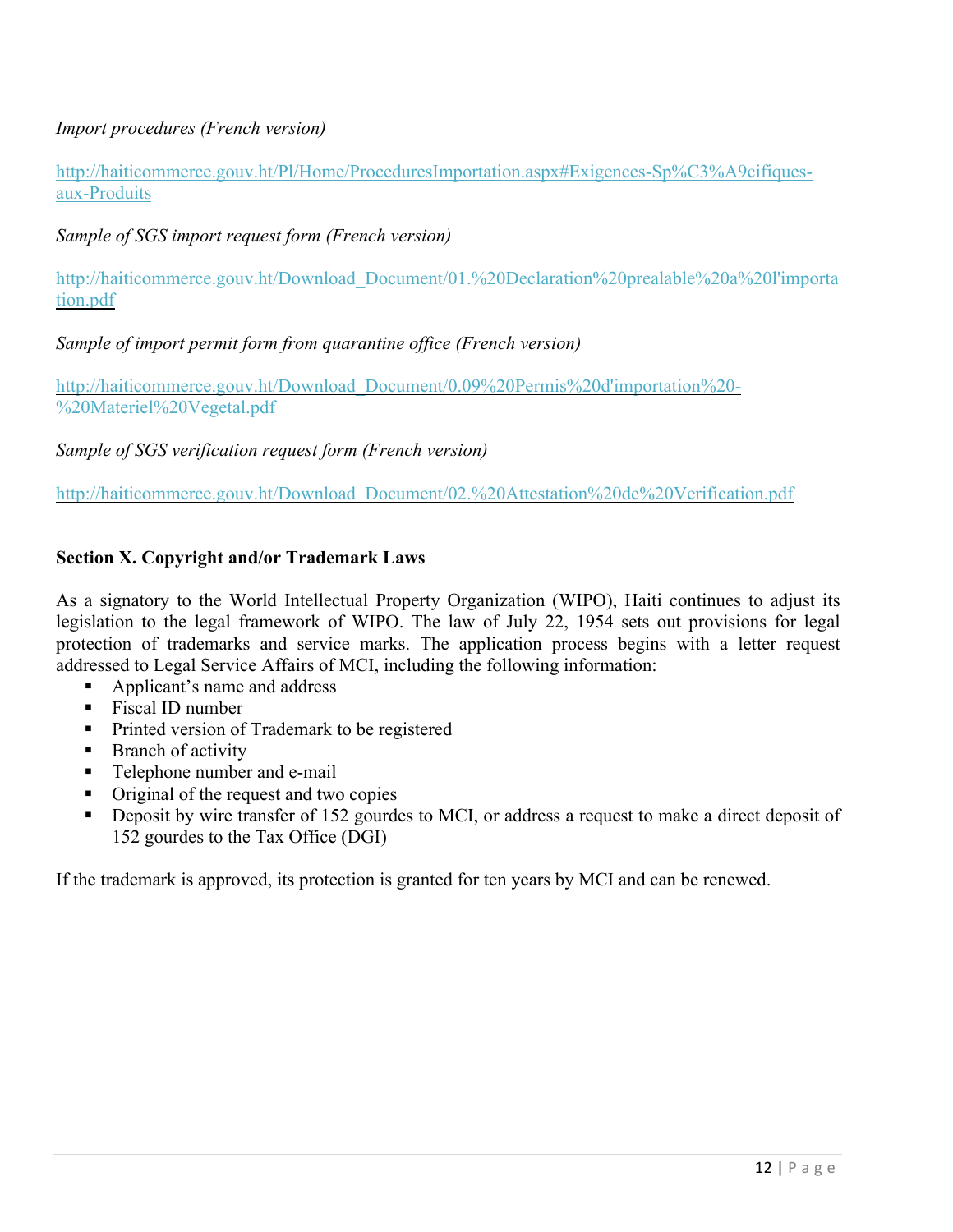#### <span id="page-12-0"></span>**Appendix I: Key Government Regulatory Agency Contacts**

- 1) Ministry of Agriculture Natural Resources and Rural Development (MARNDR) National Road #1, Damien Port-au-prince, Haiti – P.O. Box 1441 Tel: (509) 2943-2851 e-mail: [contact@agriculture.gouv.ht](mailto:contact@agriculture.gouv.ht) <http://agriculture.gouv.ht/>
- 2) Office of Animal Quarantine and Control of Fishing and Agricultural Products (DQCSPAP) Claircine 20, Shabisco Street Port-au-prince, Haiti Tel: (509) 2943-4651 (509) 2513-2676 <https://agriculturequarantaine.gouv.ht/>
- 3) Ministry of Trade and Industry (MCI) 6, Legitime Street Port-au-prince, Haiti – POX 00116 Tel: (509) 2943-4488 http://haiticommerce.gouv.ht/PL/Home/index.aspx
- 4) Center of Facilitation of Investments (CFI) 27, rue Armand Holly, Debussy Port-au-Prince, Haiti Tel: +509 2813 0369 / +509 2813 0367 Email: [cfihaiti@gmail.com](mailto:cfihaiti@gmail.com) <https://www.cfihaiti.com/index.php/en/>
- 5) Ministry of Public Health and Population 1 J. Roumain Street, Maïs-Gate Road (509) 2816-1442 <https://mspp.gouv.ht/newsite/>
- 6) General Administration of Customs 1 Blvd La Saline, Du Quai & Des Fonts-forts Streets Port-au-prince, Haiti <https://douane.gouv.ht/>
- 7) APN 1 Blvd La Saline, Du Quai & Des Fonts-forts Streets Port-au-prince, Haiti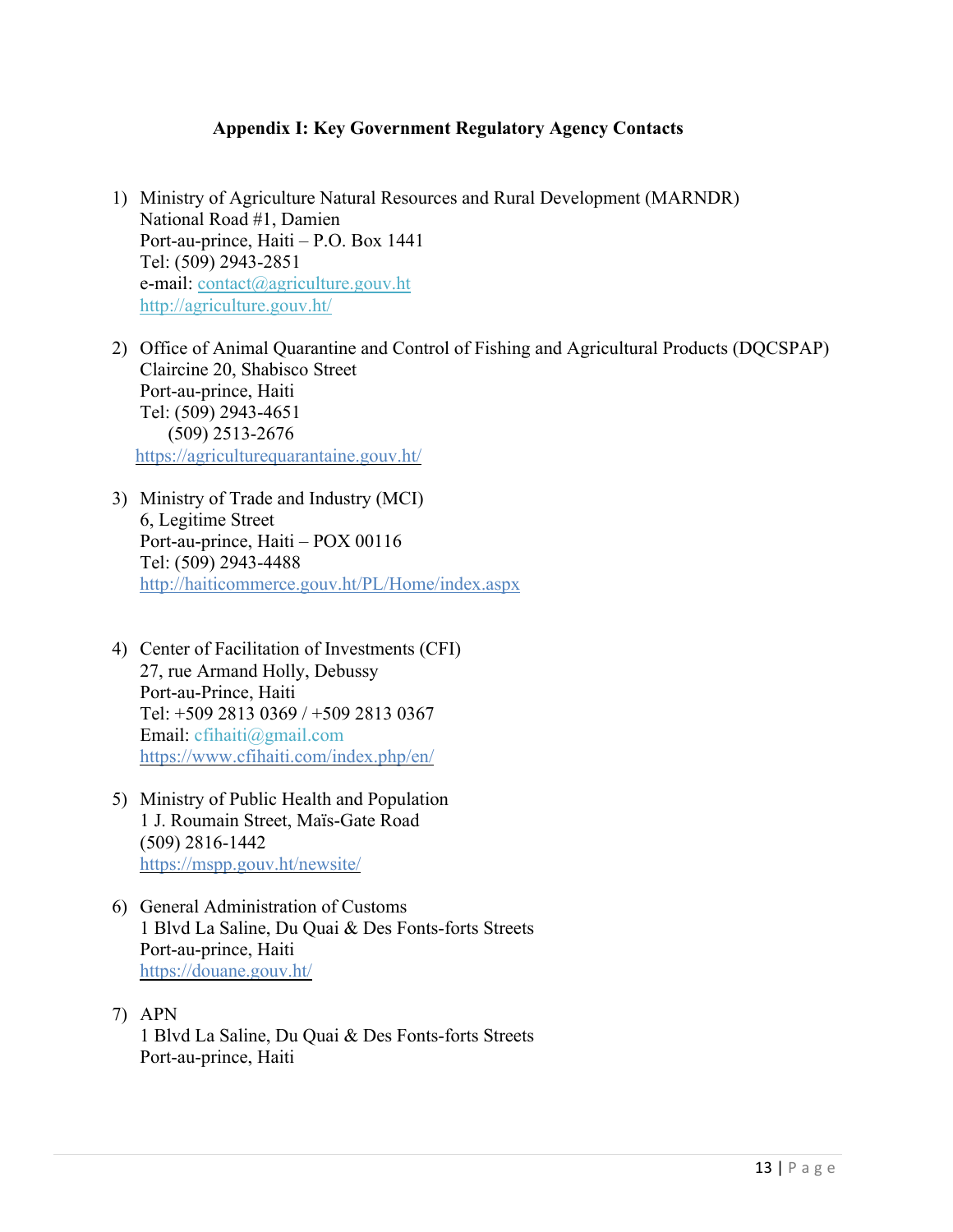## <span id="page-13-0"></span>**Appendix II: Partial list of banned, controlled and restricted products to import**

| <b>Common Name</b> | Scientific name         |
|--------------------|-------------------------|
| Tomato             | Solanum lycopersicum L. |
| Eggplant           | Solanum melongena L.    |
| Sweet pepper       | Capsicum annuum L.      |
| Chili pepper       | Capsicum frutescens L.  |
| Cucumber           | Cucumis sativus L.      |
| Coconut            | Cocos nuciferal L.      |
| Mango              | Mangifera indica L.     |
| Citrus             | Citrus sp.              |

## **Table 1. - List of prohibited fruits and vegetables from all sources**

## **Table 2. - List of prohibited fruits from the Dominican Republic**

| <b>Common Name</b> | <b>Scientific name</b>                |
|--------------------|---------------------------------------|
| Lemon              | Citrus aurantifolia L.                |
| Orange             | Citrus sinensis L.                    |
| Grapefruit         | Citrus grandis L.                     |
| Tangerine          | Citrus reticulate L.                  |
| Mango              | Mangifera Indica L.                   |
| Apple              | Pyrus malus L.                        |
| Grapes             | Vitis vinifera L.                     |
| Lucuma fruit       | Lucuma mammosa L.                     |
| Star fruit         | Averrhoa carambola L.                 |
| <b>Breadfruit</b>  | Artocarpus Altilis var non-seminifera |
| Chestnut           | Artocarpus Altilis var seminifera     |
| Sapodilla          | Achras zapota L.                      |
| Passionfruit       | Passiflora edulis L.                  |
| Cashew             | Annona reticulata L.                  |
| Cherry             | Malpighia punicifolia L.              |
| Soursop            | Annona muricata L.                    |
| Avocado            | Persea Americana L.                   |
| Coffee             | Coffea Arabica L.                     |
| Papaya             | Carica papaya L.                      |
| Star apple         | Chrysophyllum cainito L.              |
| Watermelon         | Momordica charantia L.                |
| Melon              | Cucumis melo L.                       |
| Giant passionfruit | Passiflora quadrangularis L.          |
| Plantain           | Musa paradisiaca L.                   |
| Banana             | Musa sapientum L.                     |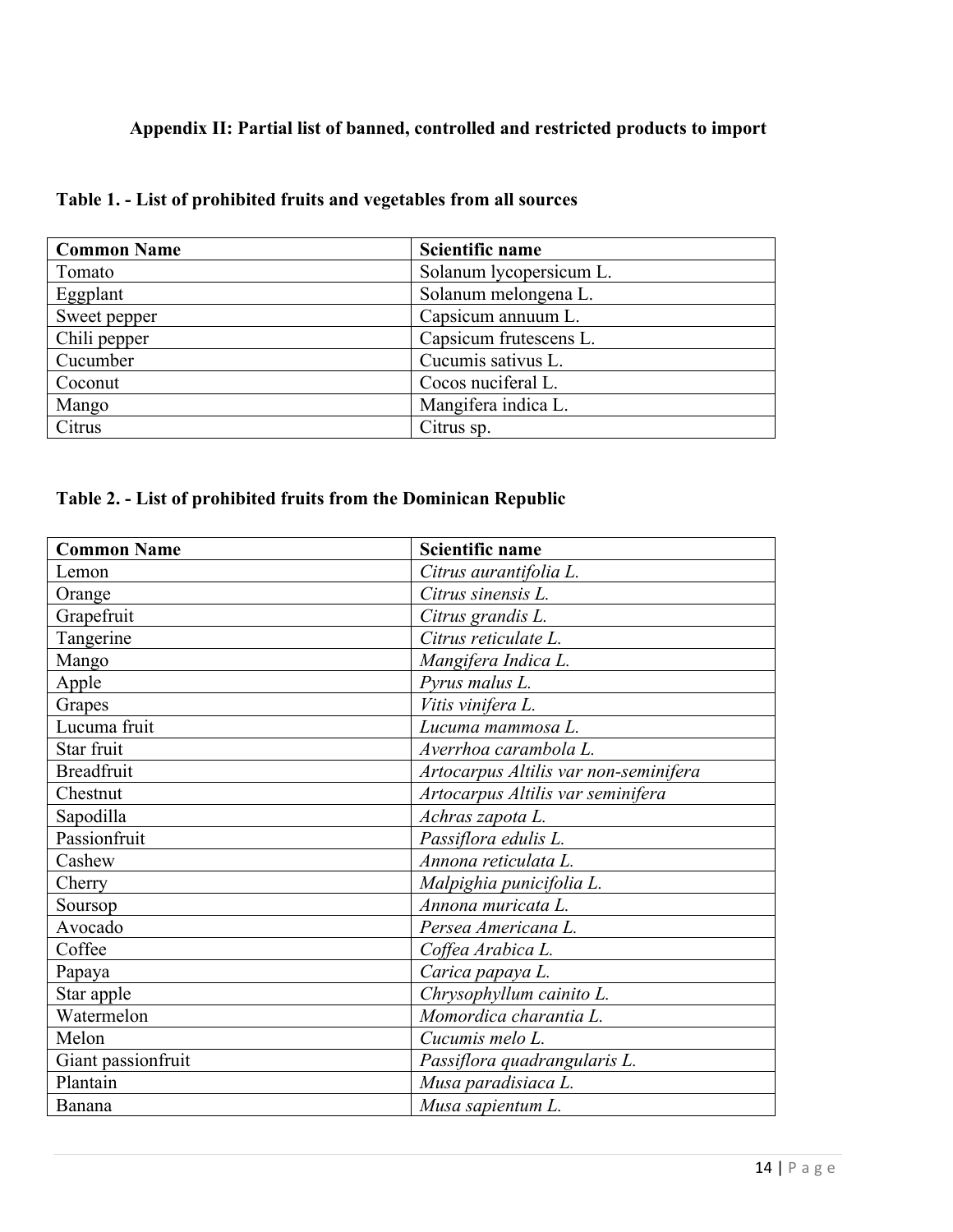#### **Table 3. - Partial list of controlled agricultural products**

| <b>Products</b> | <b>Requirements</b>  |
|-----------------|----------------------|
| Wheat flour     | Sanitary certificate |
| Ham             | Sanitary certificate |
| Salami          | Sanitary certificate |
| Meat            | Sanitary certificate |

#### *Controlled and restricted products*

<http://haiticommerce.gouv.ht/Pl/Home/ListeProduitProhibited.aspx>

### **Table 4. – List of prohibited food and beverage products to terrestrial port of entry**

| <b>Number</b> | <b>Products</b> | <b>Entry</b> | Port of entry                |
|---------------|-----------------|--------------|------------------------------|
|               | Wheat flour     | Air/sea      | Port-au-prince & Cap-Haitian |
| 2             | Edible oil      | Air/sea      | Port-au-prince & Cap-Haitian |
| 3             | Drinking water  | Air/sea      | Port-au-prince & Cap-Haitian |
| 4             | Cooking butter  | Air/sea      | Port-au-prince & Cap-Haitian |
|               | <b>Butter</b>   | Air/sea      | Port-au-prince & Cap-Haitian |
| 6             | Pasta           | Air/sea      | Port-au-prince & Cap-Haitian |
| 7             | Powdered drinks | Air/sea      | Port-au-prince & Cap-Haitian |
| 8             | Soda            | Air/sea      | Port-au-prince & Cap-Haitian |
| 9             | Beer            | Air/sea      | Port-au-prince & Cap-Haitian |
| 10            | Snack (cheeco)  | Air/sea      | Port-au-prince & Cap-Haitian |
| 11            | Corn meal       | Air/sea      | Port-au-prince & Cap-Haitian |
| 12            | Cookies         | Air/sea      | Port-au-prince & Cap-Haitian |

*Prohibited products to terrestrial port of entry (French version)*

[http://www.haiticommerce.gouv.ht/Download\\_Document/196.%20Communique%20rectificatif%20rela](http://www.haiticommerce.gouv.ht/Download_Document/196.%20Communique%20rectificatif%20relatif%20aux%20lieux%20de%20dedouanement%20de%20certains%20produits%20importes.pdf) [tif%20aux%20lieux%20de%20dedouanement%20de%20certains%20produits%20importes.pdf](http://www.haiticommerce.gouv.ht/Download_Document/196.%20Communique%20rectificatif%20relatif%20aux%20lieux%20de%20dedouanement%20de%20certains%20produits%20importes.pdf)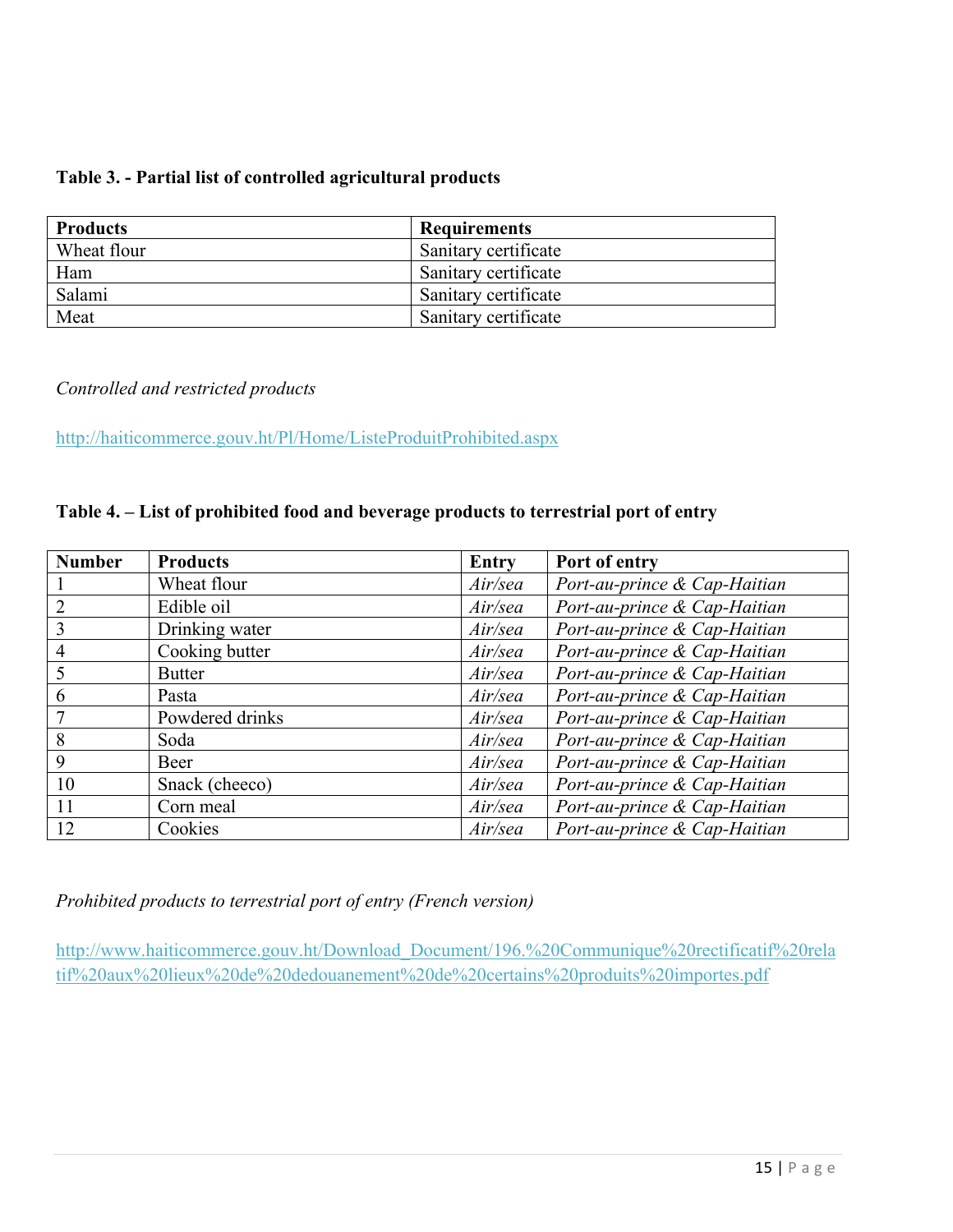## **Table 5. - Partial list of pest and disease controlled by quarantine measures in Haiti**

| Trummar and annual products<br>Animal and animal products | <b>Disease prohibited from</b>  | <b>Disease controlled from affected</b> |
|-----------------------------------------------------------|---------------------------------|-----------------------------------------|
|                                                           | affected country                | country                                 |
| Poultry, chicks, fertile eggs                             | Avian influenza                 | Gumboro                                 |
|                                                           | Fowl plague                     | Avian Leukosis Mycoplasmosis            |
|                                                           |                                 | Mareck disease                          |
|                                                           |                                 | New Castle                              |
|                                                           |                                 | Avian Tuberculosis                      |
|                                                           |                                 | <b>Infectuous Bronchitis</b>            |
|                                                           |                                 | Avian Chlamydia                         |
|                                                           |                                 | Infectuous Laryngotracheitis            |
|                                                           |                                 | Pullorosis                              |
|                                                           |                                 | Duck Virus Enteritis                    |
|                                                           |                                 | Duck Virus Hepatitis                    |
| alevin,<br>fish<br>and<br>Larvae,                         |                                 | Haemorragic Septicemia                  |
| crustacean for reproduction                               |                                 | Heamatopoietic Necrosis                 |
|                                                           |                                 | Herpes Virus                            |
|                                                           |                                 | Salmon viral disease                    |
|                                                           |                                 | Spring Viremia of Carp                  |
| Bee                                                       |                                 | Foulbrood                               |
|                                                           |                                 | Nosema Disease                          |
|                                                           |                                 | varroasis                               |
| African bee                                               | Prohibited                      | Prohibited                              |
| Rabbit                                                    | Rabbit Haemorragic Disease      | <b>Rabbit Pasteurellosis</b>            |
|                                                           | Myxomatosis                     | Papillomatosis                          |
|                                                           | Tularemia                       | Scab                                    |
|                                                           |                                 | Smallpox                                |
| Pork                                                      | Foot-and-mouth disease          | <b>Atrophic Rhinitis</b>                |
|                                                           | <b>African Swine Fever Pest</b> | <b>Aujesky Disease</b>                  |
|                                                           | <b>Classic Swine Fever</b>      | Transmissible gastroenteritis           |
|                                                           | Vesicular Exanthema             | Glasser disease                         |
|                                                           | Vesicular Disease               | <b>Brucellosis</b>                      |
|                                                           | Porcine Enzootic                | Mycoplasmosis                           |
|                                                           | Encephalomyelitis               | Tuberculosis                            |
|                                                           | Trichinellosis                  | Leptospirosis                           |
|                                                           |                                 | Parvovirosis                            |
|                                                           |                                 | Cysticercosis                           |
|                                                           |                                 | Scab                                    |
|                                                           |                                 | Porcine Reproductive and                |
|                                                           |                                 | Respiratory Syndrom                     |
| Equine                                                    | African horse sickness          | Equine Rhinopneumonitis                 |
|                                                           | Glanders                        | Scab                                    |
|                                                           | Dourine                         | Equine Arthritis                        |

**A.- Animal and animal products**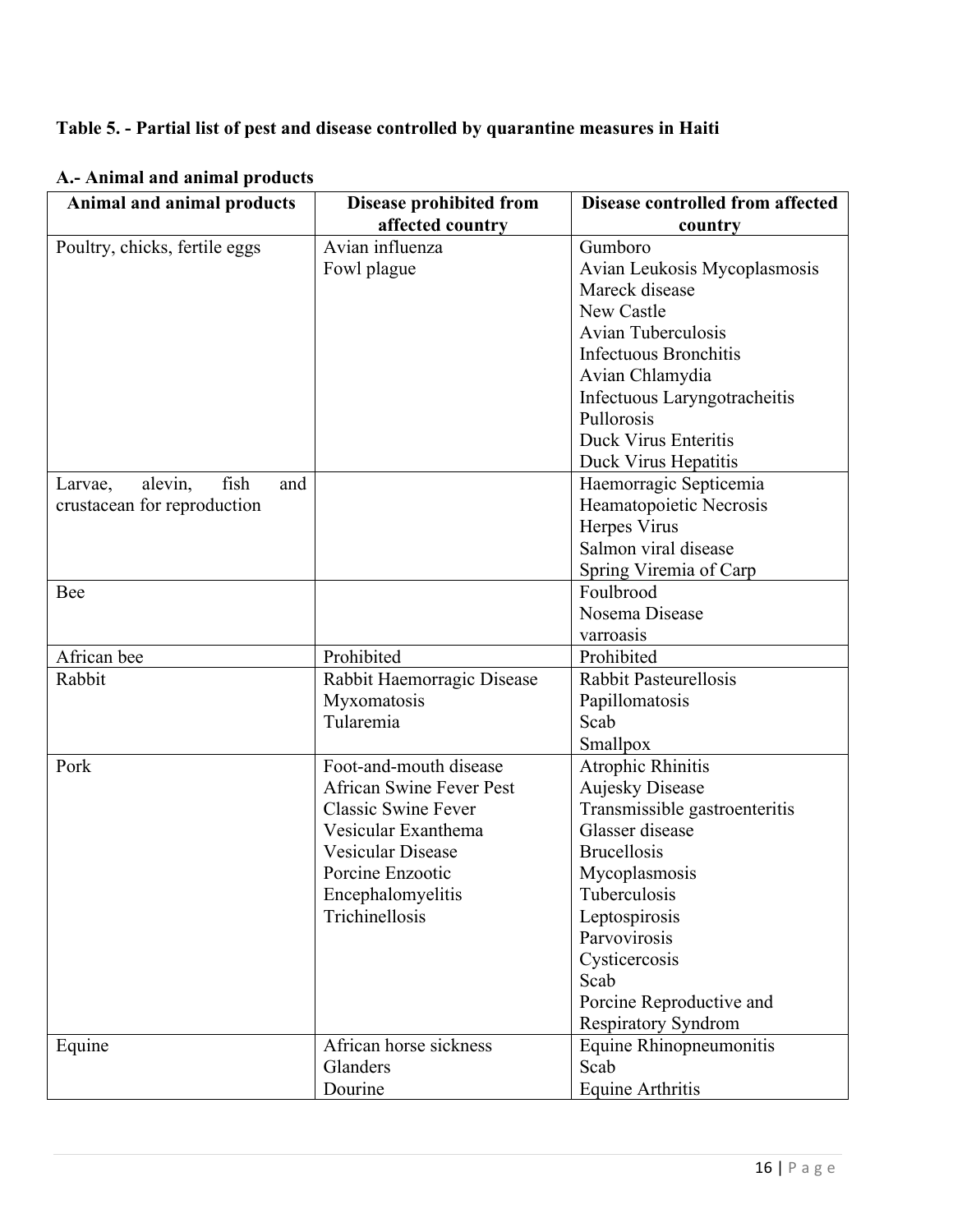|                             | Trypanosomiasis             | Equine smallpox                   |
|-----------------------------|-----------------------------|-----------------------------------|
|                             | Vesicular stomatitis        | Epizootic Lymphangitis            |
|                             | Contagious Equine Metritis  | Equine encephalomyelitis          |
|                             | Equine infectious Anemia    | Gasterophylosis                   |
| Bovine                      | Foot-and-Mouth Disease      | <b>Bovine Viral Diarrhea</b>      |
|                             | Bovine spongiform           | Infectious bovine Rhinotracheitis |
|                             | Encephalomyelitis           | <b>Brucellosis</b>                |
|                             | Contagious Peripneumonia    | Tuberculosis                      |
|                             | Rinderpest                  | Leptospirosis                     |
|                             | Vesicular stomatitis        | Trichomonosis                     |
|                             | Dermatose nodulaire         | Vibriosis                         |
|                             |                             |                                   |
|                             | contagieuse                 | Hypodermosis                      |
|                             |                             | Cysticercosis                     |
|                             |                             | Anasplamosis                      |
|                             |                             | Bovine babesiosis                 |
|                             |                             | Enzootic bovine leukosis          |
|                             |                             | Hemorragic Septicemia             |
|                             |                             | Theilerosis                       |
|                             |                             | Trypanosomosis                    |
|                             |                             | Bovine malignant catarrhal        |
|                             |                             | Bovine genital                    |
|                             |                             | Campylobacteriosis                |
|                             |                             | Tuberculosis                      |
|                             |                             | <b>Brucellosis</b>                |
|                             |                             | Leptospirosis                     |
| Small ruminant              | Foot-and-Mouth Disease      | <b>Brucellosis</b>                |
|                             | Small ruminant plague       | Tuberculosis                      |
|                             | Small ruminant pox          | Leptospirosis                     |
|                             | Ovine catarrhal             | Contagious Ectyma                 |
| <b>Vesicular Stomatitis</b> |                             | Scab                              |
|                             |                             | Goat encephalitis                 |
| Frozen meat                 | Foot-and-Mouth Disease      |                                   |
|                             | Vesicular stomatitis        |                                   |
|                             | Porcine vesicular Disease   |                                   |
|                             | Rinderpest                  |                                   |
|                             | Fièvre catarrhale du mouton |                                   |
|                             | <b>Classic Swine Fever</b>  |                                   |
|                             | African Swine Fever         |                                   |
|                             | Avian Influenza hautement   |                                   |
|                             | pathogène                   |                                   |
|                             | Sheep and goat pox          |                                   |
|                             | Bovine Spongiform           |                                   |
|                             | Encephalopathy              |                                   |
|                             |                             |                                   |